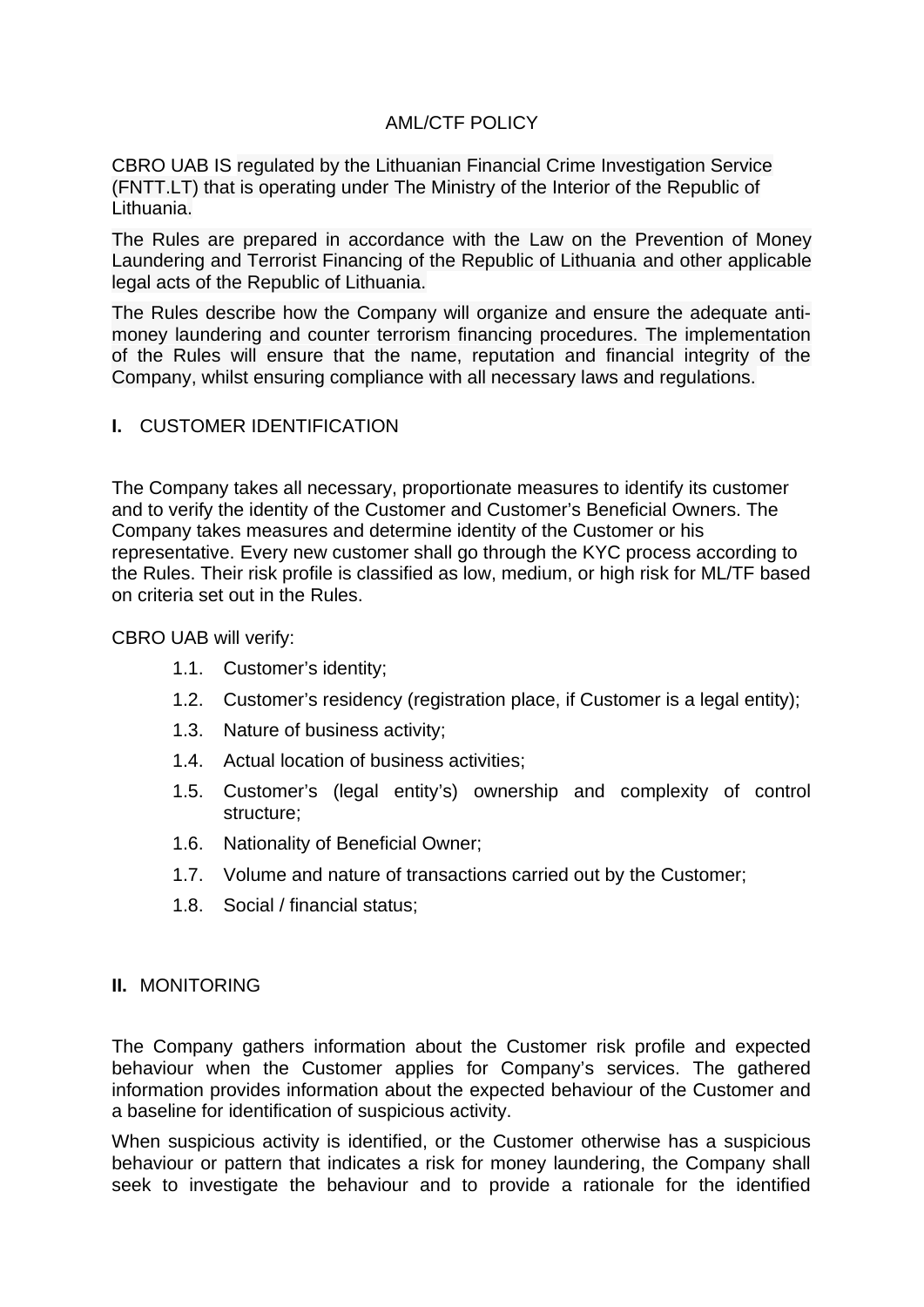suspicious behaviour by asking the Customer for additional information to rule out inappropriate behaviour or attempt to launder money.

**III.** GEOGRAPHY RISK

CBRO UAB screen all customers and entities, CEO and UBO against PEP and Sanctions lists.

Negative risk impact factors:

- a. If a country is subject of EU sanctions.
- b. The country is one of the countries on the list of high risk and other monitored jurisdictions published by and the Financial Action Task Force [\(http://www.fatf-gafi.org/countries/\)](http://www.fatf-gafi.org/countries/)
- c. The country on the list of third countries with strategic deficiencies in their anti-money laundering and counter-terrorist financing frameworks published by the European Commission
- d. Has a weak or non-existent AML/CTF legislation.
- e. Has a high Corruption Perception Index.

# **IV.** REPORTING

The Responsible Employee of the Company shall submit a written report at least once a year to the CEO of the Company about the execution of functions related to prevention of money laundering and / or terrorist financing. The Company shall, upon assessment of the threat posed by money laundering and/or terrorist financing, decide on the appropriateness of forwarding a report on a suspicious monetary operation or transaction to the Financial Crime Investigation Service of the Republic of Lithuania.

# **V.** RECORDS

Records of the results of the investigation of complex or unusually large transactions and unusual patterns of transactions shall be stored for 5 years in paper or electronic form. The storage period may be extended for a maximum period of 2 years, when there is a motivated reason provided by the competent authority. The documents and information referred to shall be stored, regardless of whether the monetary transactions or transactions are domestic or international; business relations with the Customer are ongoing or have expired. Moreover, the documents and information referred to shall be stored in such a way as to enable the recovery of specific monetary transactions or transactions, and to provide the information contained therein, if necessary, to the FCIS or other competent authorities.